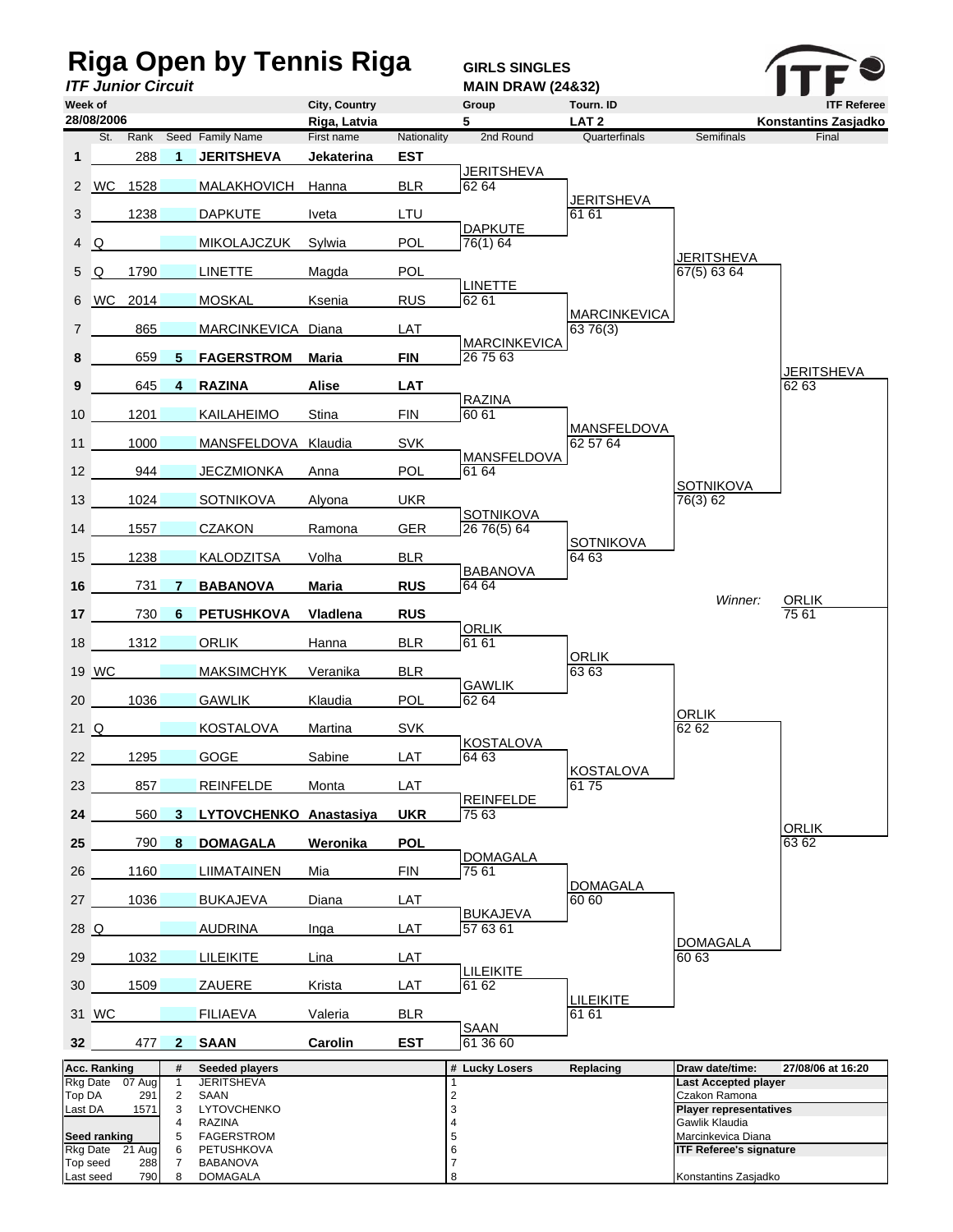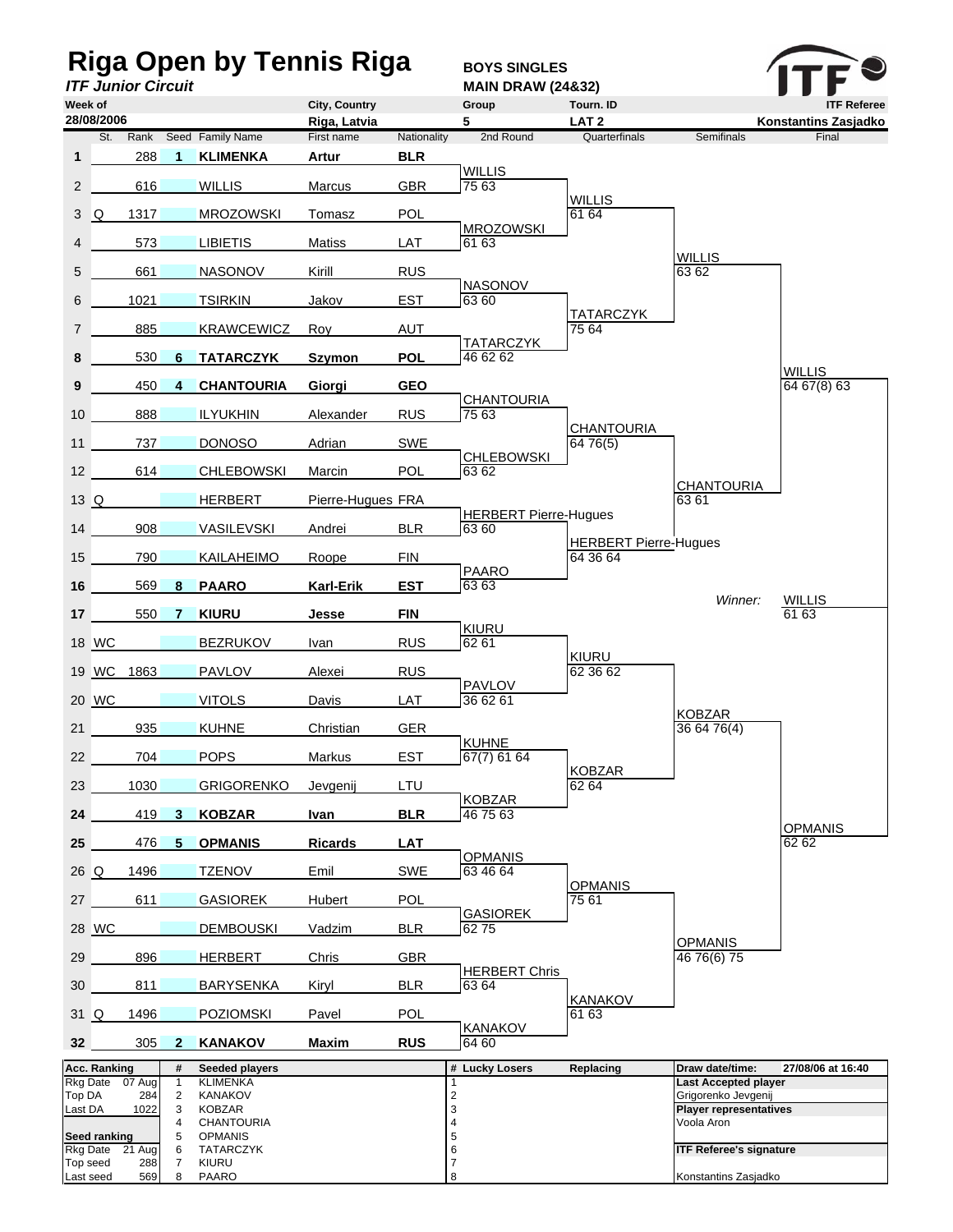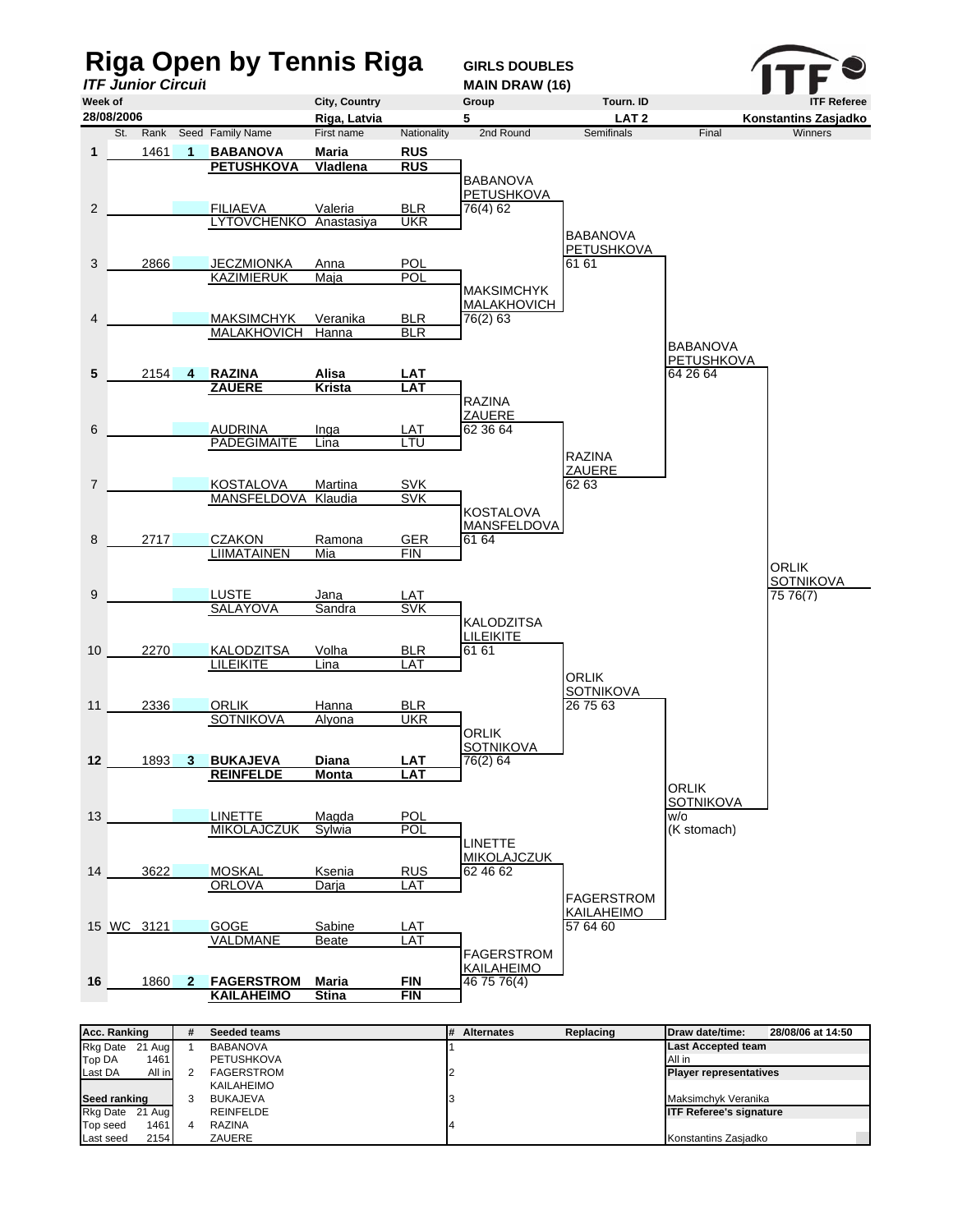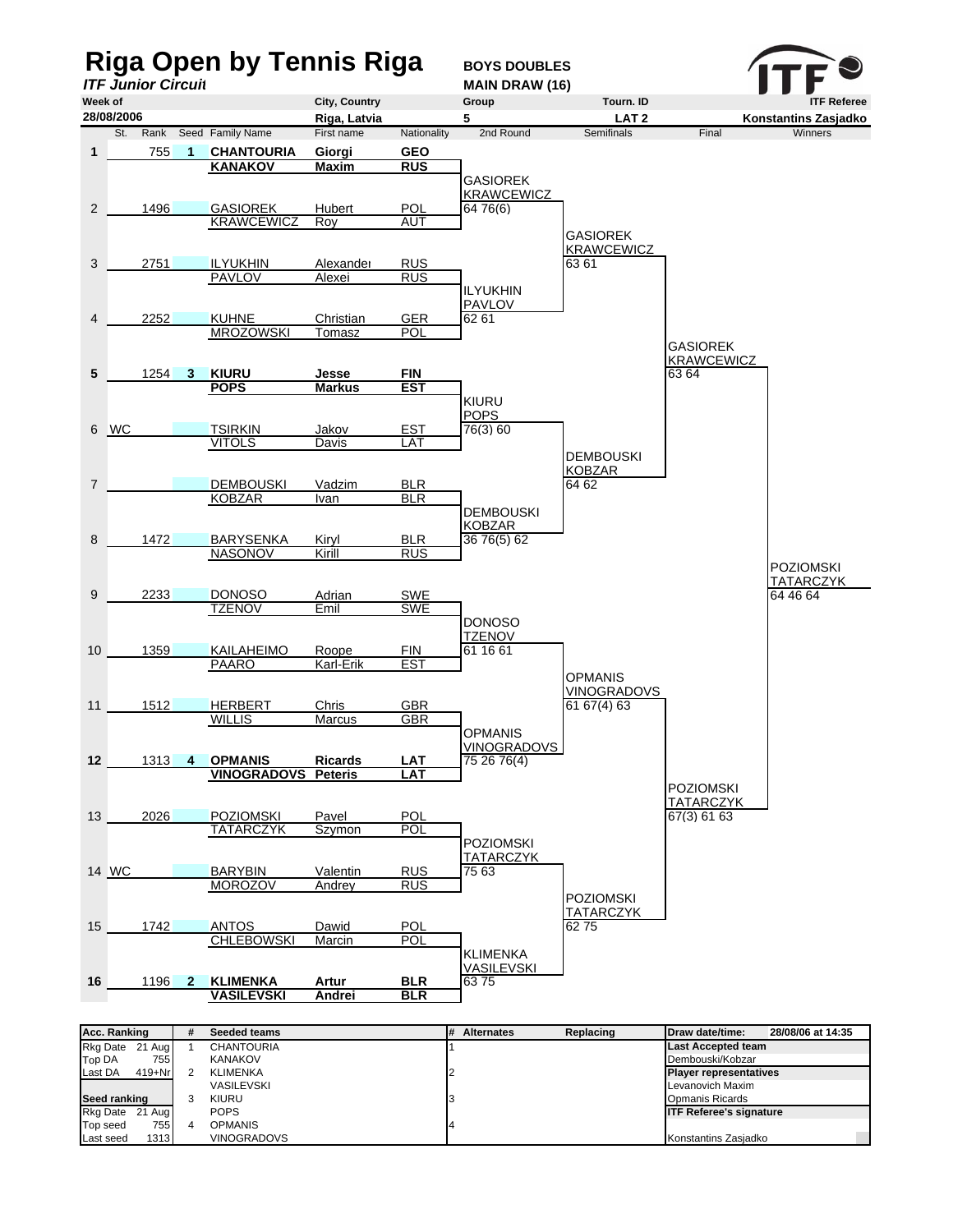| <b>Riga Open by Tennis Riga</b>      |                                |                                |                                 |                               |             | <b>GIRLS SINGLES</b>            |                                 |                                                   |
|--------------------------------------|--------------------------------|--------------------------------|---------------------------------|-------------------------------|-------------|---------------------------------|---------------------------------|---------------------------------------------------|
| <b>ITF Junior Circuit</b><br>Week of |                                |                                |                                 |                               |             | <b>QUALIFYING DRAW (32)</b>     |                                 |                                                   |
|                                      | 28/08/2006                     |                                |                                 | City, Country<br>Riga, Latvia |             | Group<br>5                      | Tourn. ID<br>LAT <sub>2</sub>   | <b>ITF Referee</b><br>Konstantins Zasjadko        |
|                                      | St.<br>Rank                    |                                | Seed Family Name                | First name                    | Nationality | 2nd Round                       | Finals                          | Qualifiers                                        |
| $\mathbf{1}$                         | 1608                           | $\overline{1}$                 | <b>ORLOVA</b>                   | Darja                         | <b>LAT</b>  | <b>ORLOVA</b>                   |                                 |                                                   |
| 2                                    |                                |                                | <b>BYE</b>                      |                               |             |                                 | <b>ORLOVA</b>                   |                                                   |
| 3                                    |                                |                                | <b>BYE</b>                      |                               |             |                                 | 63 64                           |                                                   |
| $\overline{4}$                       | <b>WC</b>                      |                                | <b>MIHAILOVA</b>                | Arina                         | LAT         | <b>MIHAILOVA ARINA</b>          |                                 |                                                   |
| 5                                    |                                |                                | <b>KOSTALOVA</b>                | Martina                       | <b>SVK</b>  |                                 |                                 | <b>KOSTALOVA</b><br>64 64                         |
| 6                                    |                                |                                | MAROZAVA                        | Lidziya                       | <b>BLR</b>  | <b>KOSTALOVA</b><br>67(4) 63 62 |                                 |                                                   |
| $\overline{7}$                       |                                |                                | <b>BYE</b>                      |                               |             |                                 | <b>KOSTALOVA</b><br>60 61       |                                                   |
| 8                                    |                                |                                | <b>SAAR</b>                     | <b>Kadi Liis</b>              | <b>EST</b>  | <b>SAAR</b>                     |                                 |                                                   |
| 9                                    | 1790                           | $\mathbf{2}$                   | <b>LINETTE</b>                  | <b>Magda</b>                  | <b>POL</b>  |                                 |                                 |                                                   |
| 10                                   |                                |                                | <b>BYE</b>                      |                               |             | <b>LINETTE</b>                  |                                 |                                                   |
| 11                                   |                                |                                | <b>BYE</b>                      |                               |             |                                 | <b>LINETTE</b><br>36 63 63      |                                                   |
| 12 <sup>1</sup>                      |                                |                                | <b>VEINBERGA</b>                | Greta                         | LAT         | VEINBERGA                       |                                 |                                                   |
|                                      | 13                             |                                | PADEGIMAITE                     | Lina                          | LTU         |                                 |                                 | LINETTE<br>63 62                                  |
|                                      | 14                             |                                | <b>LUSTE</b>                    | Jana                          | LAT         | PADEGIMAITE<br>75 62            |                                 |                                                   |
| 15                                   |                                |                                | <b>BYE</b>                      |                               |             |                                 | PADEGIMAITE<br>61 61            |                                                   |
| 16                                   |                                |                                | <b>LOSEVA</b>                   | Inna                          | <b>LAT</b>  | LOSEVA                          |                                 |                                                   |
| 17 <sup>1</sup>                      | 1826 3                         |                                | <b>VALDMANE</b>                 | <b>Beate</b>                  | <b>LAT</b>  |                                 |                                 |                                                   |
| 18                                   |                                |                                | <b>BYE</b>                      |                               |             | VALDMANE                        |                                 |                                                   |
| 19                                   |                                |                                | <b>BYE</b>                      |                               |             |                                 | <b>MIKOLAJCZUK</b><br>61 61     |                                                   |
| 20                                   |                                |                                | <b>MIKOLAJCZUK</b>              | Sylwia                        | <b>POL</b>  | <b>MIKOLAJCZUK</b>              |                                 |                                                   |
| 21                                   |                                |                                | 6 SALAYOVA                      | Sandra                        | <b>SVK</b>  |                                 |                                 | MIKOLAJCZUK<br>62 62                              |
| 22                                   | <b>Contract Contract State</b> |                                | <b>ROZITE</b>                   | Agnese                        | LAT         | SAI AYOVA<br>57 64 75           |                                 |                                                   |
| 23                                   |                                |                                | <b>BYE</b>                      |                               |             |                                 | <b>MERKULOVA</b><br>26 75 60    |                                                   |
|                                      | 24 WC                          |                                | <b>MERKULOVA</b>                | Alina                         | <b>LAT</b>  | <b>MERKULOVA</b>                |                                 |                                                   |
| 25                                   | 1922                           | 4                              | <b>TIPP</b>                     | <b>Merilin</b>                | <b>EST</b>  |                                 |                                 |                                                   |
| 26                                   |                                |                                | <b>BYE</b>                      |                               |             | <b>TIPP</b>                     |                                 |                                                   |
| 27                                   |                                |                                | <b>BYE</b>                      |                               |             |                                 | <b>MIHAILOVA ELINA</b><br>60 63 |                                                   |
|                                      | 28 WC                          |                                | <b>MIHAILOVA</b>                | Elina                         | LAT         | <b>MIHAILOVA ELINA</b>          |                                 |                                                   |
| 29                                   |                                | $7^{\circ}$                    | AUDRINA                         | Inga                          | LAT         |                                 |                                 | AUDRINA<br>61 62                                  |
|                                      | 30                             |                                | 8 PETRAITYTE                    | Justina                       | LTU         | <b>AUDRINA</b><br>62 61         |                                 |                                                   |
| 31                                   |                                |                                | <b>BYE</b>                      |                               |             |                                 | <b>AUDRINA</b><br>75 75         |                                                   |
| 32                                   | 1922                           | 5 <sup>5</sup>                 | <b>KAZIMIERUK</b>               | Maja                          | <b>POL</b>  | KAZIMIERUK                      |                                 |                                                   |
|                                      | <b>Acc. Ranking</b>            | #                              | Seeded players                  |                               |             | # Alternates                    | Replacing                       | Draw date/time:<br>25/08/06 at 18:55              |
| Top DA                               | Rkg Date 07 Aug<br>1621        | $\mathbf{1}$<br>$\overline{2}$ | <b>ORLOVA</b><br><b>LINETTE</b> |                               |             | $\mathbf{1}$<br>$\overline{c}$  |                                 | <b>Last Accepted player</b><br>All in             |
| Last DA                              | All in                         | 3<br>4                         | VALDMANE<br><b>TIPP</b>         |                               |             | 3<br>$\overline{\mathbf{4}}$    |                                 | <b>Player representatives</b><br>Marenkov Mihhail |
|                                      | <b>Seed ranking</b>            | 5                              | <b>KAZIMIERUK</b>               |                               |             | 5                               |                                 | Stenko Hermans                                    |
| <b>Rkg Date</b><br>Top seed          | 21 Aug<br>1608                 | 6<br>$\overline{7}$            |                                 |                               |             | 6<br>$\overline{7}$             |                                 | <b>ITF Referee's signature</b>                    |
| Last seed                            | 1922                           | 8                              |                                 |                               |             | 8                               |                                 | Konstantins Zasjadko                              |